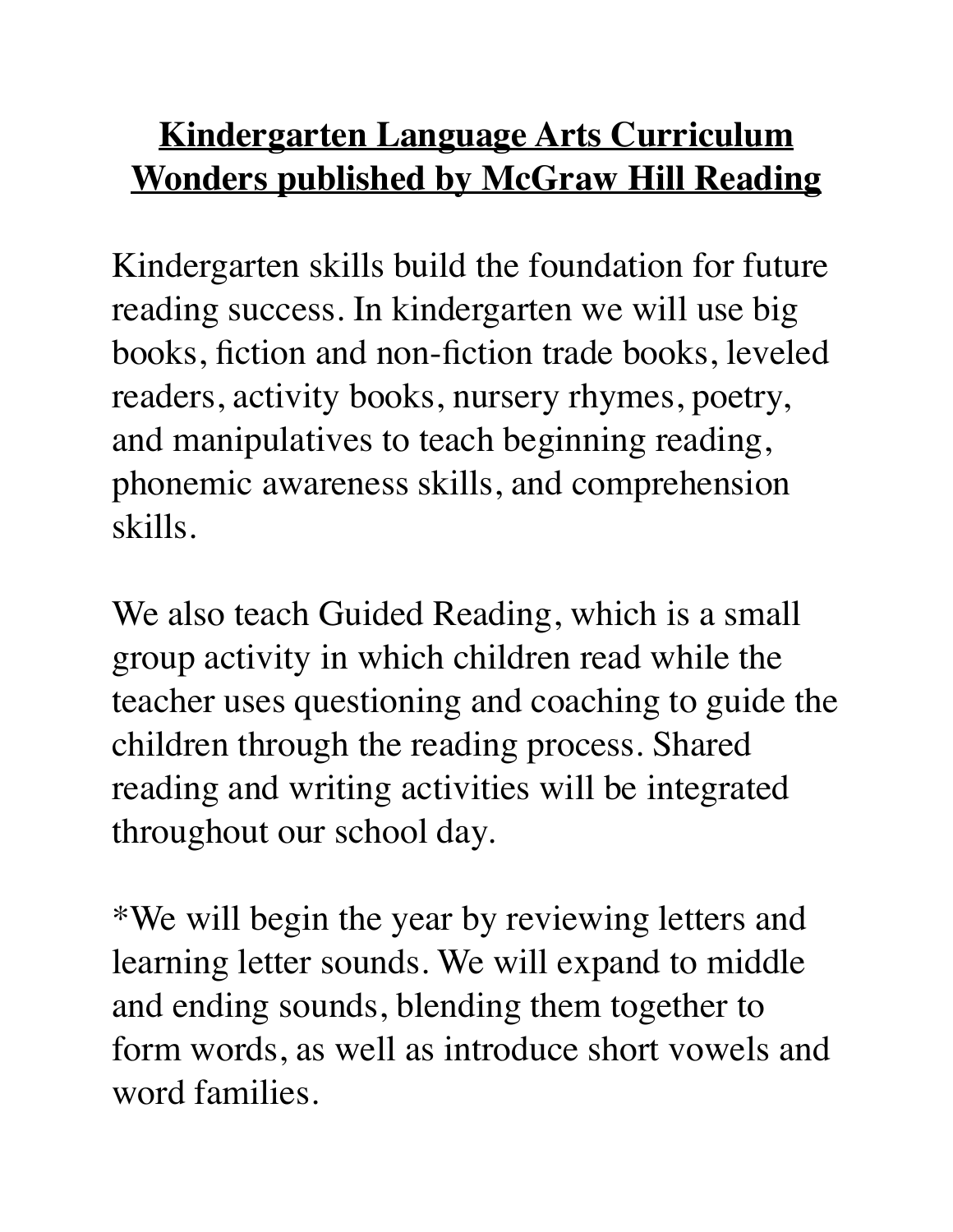\*Comprehension strategies students will learn to use while reading include the following: predicting, setting, character, comparing/ contrasting, inferences, sequencing, classifying, and retelling.

\*There are approximately 89 high-frequency sight words kindergarten students will work to master.

\*Reading materials at varying levels among other resources will be used to address the reading abilities of different learners.

\*Instruction will take place during large group, small group, partner, and individual instruction. Students will be actively engaged, manipulating letters and words, and be exposed to a wide range of reading materials and activities.

Kindergarten students will be taught correct handwriting formation. They will be introduced to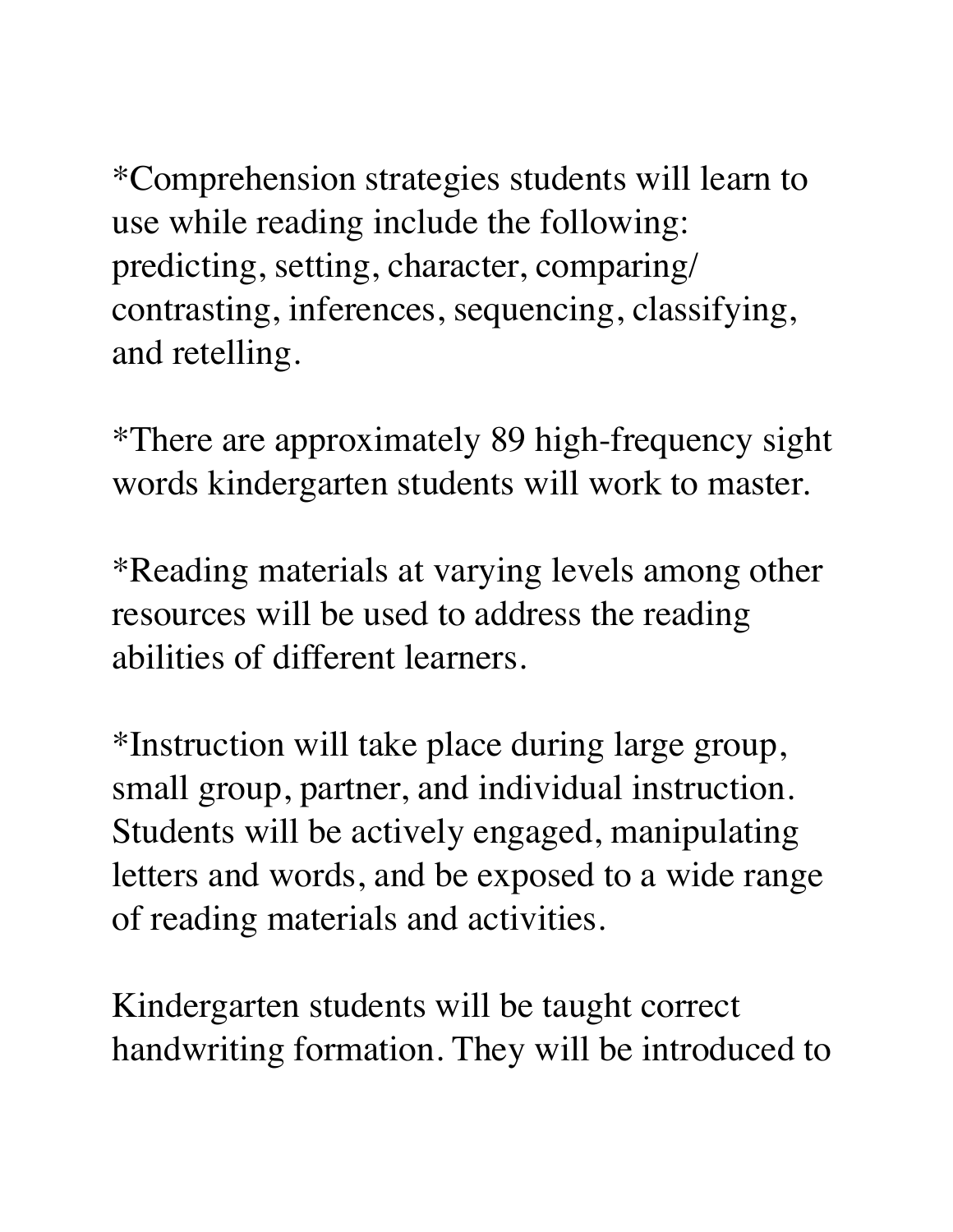and apply correct letter formation in kindergarten and build upon that knowledge in future grades.

### **Kindergarten Religion Curriculum We Believe series published by Sadlier, and used K-6 at Xavier.**

The kindergarten curriculum consists of 4 units. They are:

- 1. God Gives Us Many Gifts
- 2. God is Our Creator
- 3. Jesus Shows Us Love
- 4. Jesus Wants Us to Share God's Love

Each unit consists of five chapters and allows children the opportunity for discussion, story telling, faith sharing, and activities. We Believe also introduces kindergarten students to the church's liturgical seasons, people of faith, and social teachings.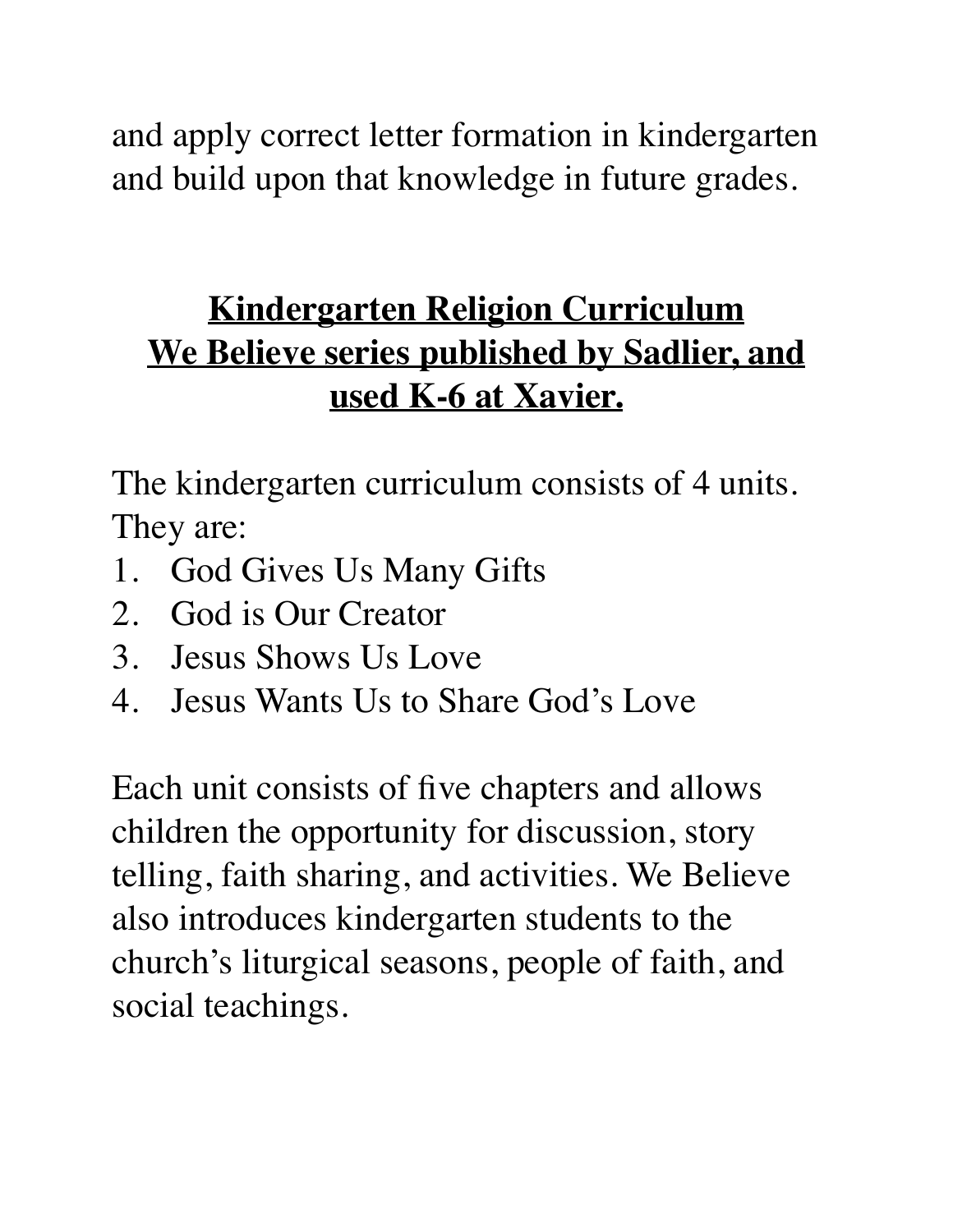The kindergarten curriculum includes introduction to the following prayers: \*Sign of the Cross \*Glory Be \*Prayer Before Meals \*Hail Mary \*Our Father Prayer After Meals \*Guardian Angel (\*Indicates prayers to be mastered).

Kindergarten students will also:

\*Learn many bible stories

\*Be introduced to the Rosary and the Stations of the Cross

\*Participate in school-wide Advent, Lent, and Catholic Schools' Week activities

\*Attend, participate, and periodically help plan the **Mass** 

\*Discuss the weekly gospel using Promise Gospel sheets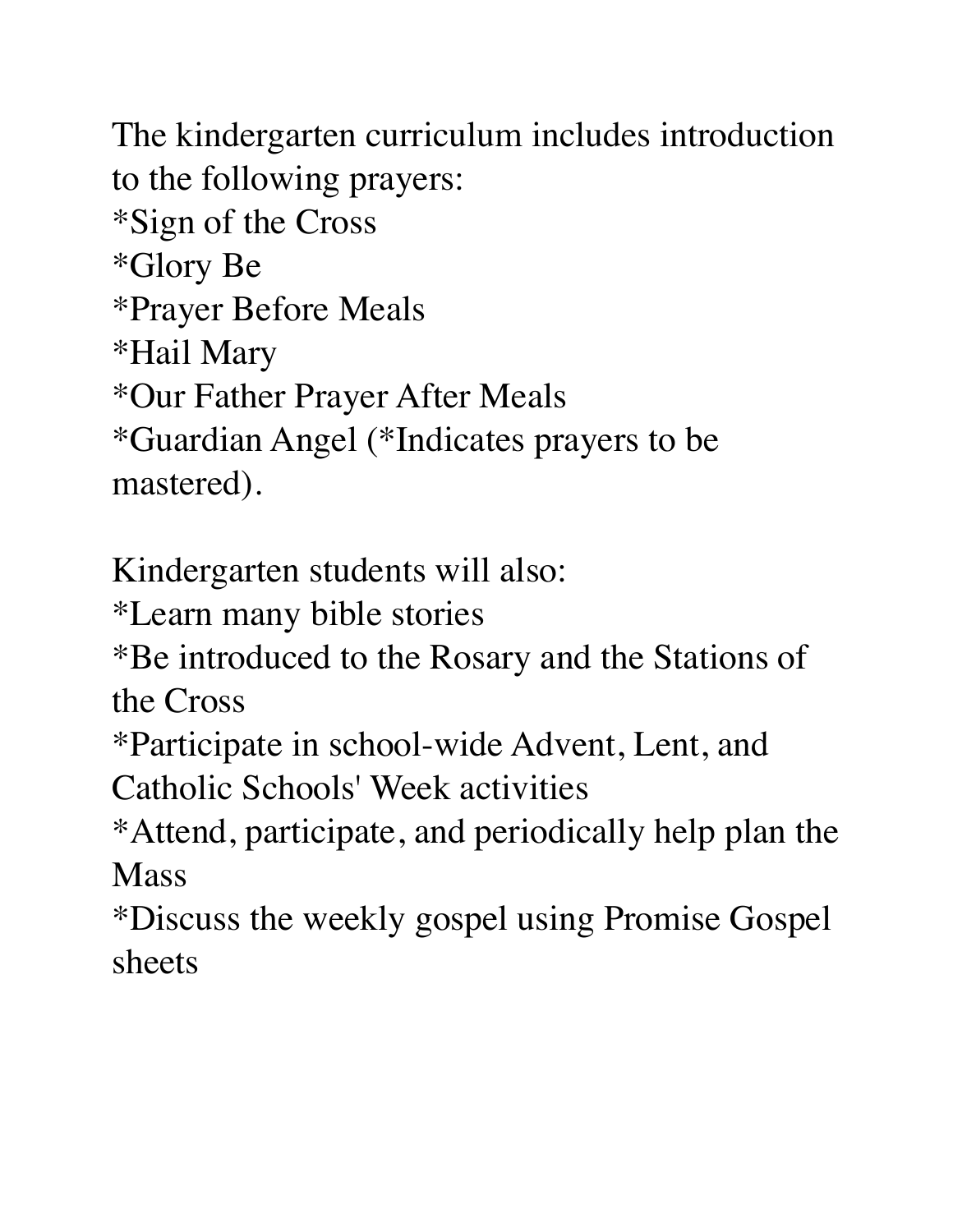# **Kindergarten Social Studies Curriculum**

We will use a variety of resources for meeting grade-level and Common Core expectations and integrate social studies curriculum into daily and weekly instruction. These materials include trade books, videos, and language arts resources. A portion of social studies instruction will be taught by use of trade books and activities completed by students in large group, small group, and centersbased instruction.

Topics to be integrated throughout the year include: \*Families, homes, and school rules \*Communities, neighborhoods, maps, and signs \*Jobs, needs and wants \*Address, phone number, birth date \*Calendar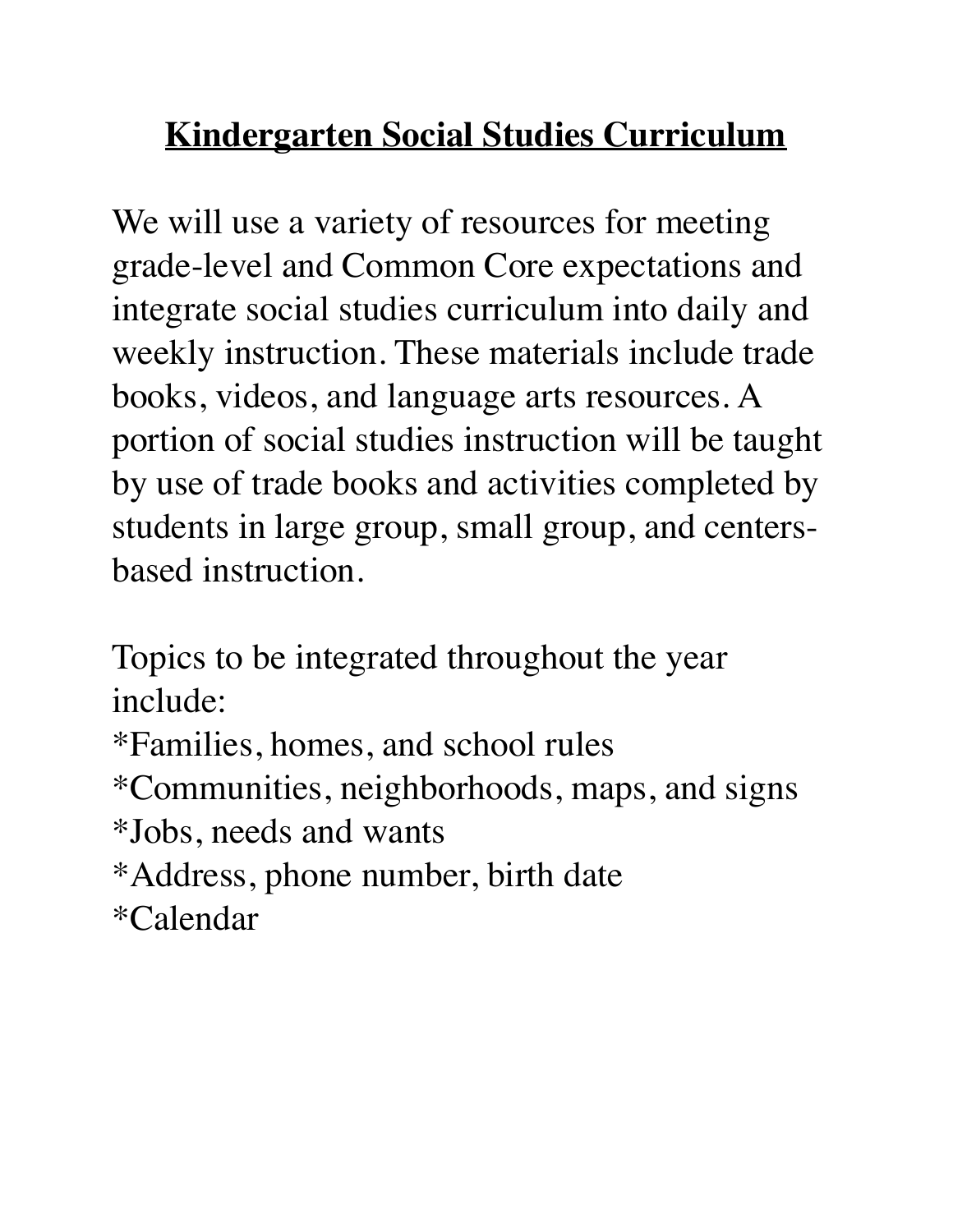### **Kindergarten Science Curriculum**

As with social studies, we will use a variety of resources for meeting grade-level and Common Core expectations and will integrate science curriculum into daily and weekly lessons. FOSS kits are primarily used to teach kindergarten science. Units include the following: \*Trees and Leaves \*Animals Two By Two (Fish) \* Wood and Paper \* Motion

Science topics will also be taught using trade books, hands-on/high interest experiments and activities, and centers-based instruction. A few science topics are integrated into our language arts instruction.

They include: \*Five Senses \*Living Things - Life Cycles \*Weather and the Seasons \*Animals and Plants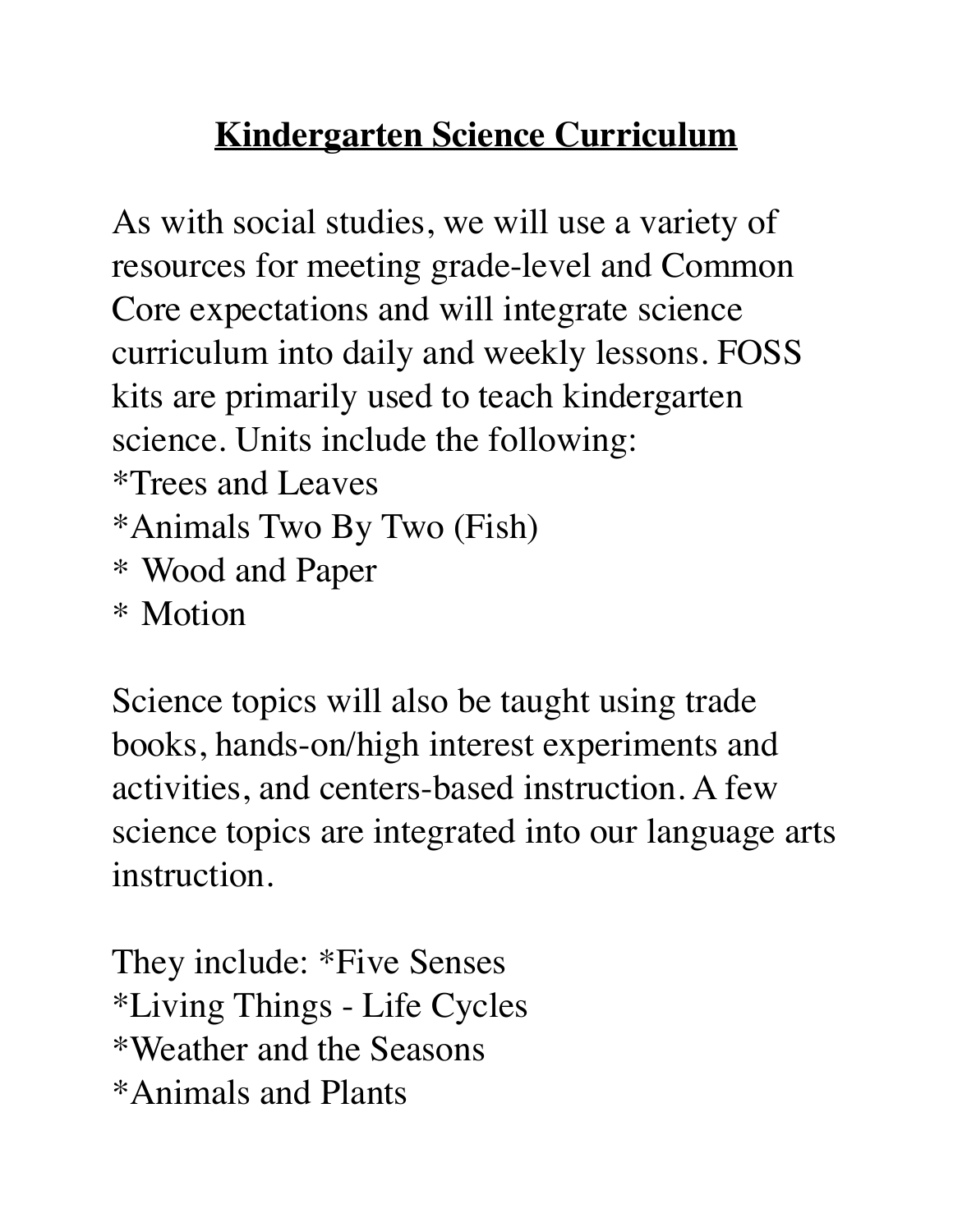# **Kindergarten Math Curriculum - Go Math**

Our approach to math instruction is hands-on, learn by doing. Manipulatives will be used frequently to allow students to experiment with and learn math concepts at the kindergarten level. The workbook and other activities allow students to apply what they have learned. The workbook also allows parents to be familiar with the math concepts and vocabulary their child is learning at school.

Throughout the year kindergarten students will work on:

\*Identifying number 20 and beyond

\*Representing and counting numbers 20 and beyond

\*2-D and 3-D Shapes

\*Numbers 1-100

\*Number patterns - counting by 1s, 2s, 5s, and 10s to 100

\*Measurement